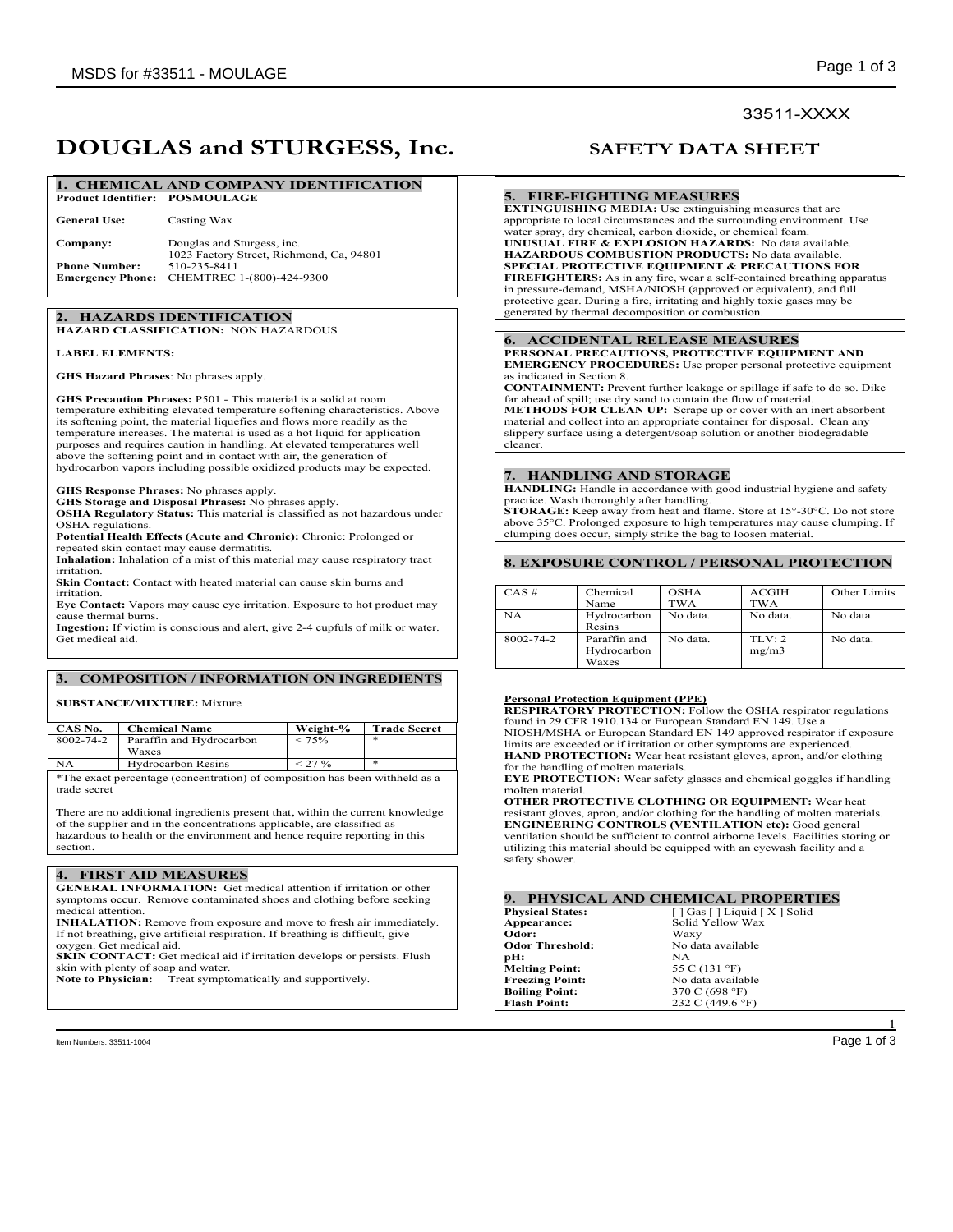# **DOUGLAS and STURGESS, Inc. SAFETY DATA SHEET**

| <b>Evaporation Rate:</b>                                         | $0.01$ (butyl)                                                   |
|------------------------------------------------------------------|------------------------------------------------------------------|
| <b>Flammability Limits:</b>                                      | No data available                                                |
|                                                                  | <b>Flammability Limit—Upper (% by Volume):</b> No data available |
|                                                                  | Flammability Limit-Lower (% by Volume): No data available        |
| <b>Vapor Pressure:</b>                                           | No data available                                                |
| <b>Vapor Density:</b>                                            | No data available                                                |
| <b>Relative Density:</b>                                         | No data available                                                |
| Specific Gravity (Water $= 1$ ):                                 | 1.03                                                             |
| <b>Solubility in Water:</b>                                      | $< 1\%$                                                          |
| <b>Solubility in Solvent:</b>                                    | No data available                                                |
| <b>Partition Coefficient: n-octanol/water:</b> No data available |                                                                  |
| <b>Auto-ignition Temperature:</b>                                | No data available                                                |
| <b>Decomposition Temperature:</b>                                | No data available                                                |
| <b>Viscosity:</b>                                                | No data available                                                |
|                                                                  |                                                                  |

### **10. STABILITY AND REACTIVITY**

**CHEMICAL STABILITY:** Stable under recommended storage conditions. **REACTIVITY:** No data available. **POSSIBILITY OF HAZARDOUS REACTION:** None under normal processing. **CONDITIONS TO AVOID:** Incompatible Materials. **INCOMPATIBLE MATERIALS:** Strong Oxidizers. **HAZARDOUS DECOMPOSITION PRODUCTS:** Carbon Monoxide.

### **11. TOXICOLOGICAL INFORMATION**

**TOXICOLOGICAL INFORMATION:** Epidemiology: No information found. Teratogenicity: No information available. Reproductive Effects: Mutagenicity: Neurotoxicity:

**CARCINOGENICITY/OTHER INFORMATION:** CAS# 8002-74-2: Not listed by ACGIH, IARC, NTP, or CA Prop 65. **CARCINOGENICITY:** NTP? Unknown IARC Monographs? Unknown

OSHA Regulated? No

| $CAS \#$      | Chemical<br>Name                     | <b>NTP</b> | <b>IARC</b> | <b>ACGIH</b> | <b>OSHA</b> |
|---------------|--------------------------------------|------------|-------------|--------------|-------------|
| <b>NA</b>     | Hydrocarbon<br>Resins                | n.a.       | n.a.        | n.a.         | n.a.        |
| $8002 - 74 -$ | Paraffin and<br>Hydrocarbon<br>Waxes | n.a.       | n.a.        | n.a.         | n.a.        |

### **12. ECOLOGICAL INFORMATION** No Data Available.

### **13. DISPOSAL CONSIDERATONS Waste Disposal Method:**

Chemical waste generators must determine whether a discarded chemical is classified as a hazardous waste. US EPA guidelines for the classification determination are listed in 40 CFR Parts 261. Additionally, waste generators must consult state and local hazardous waste regulations to ensure complete and accurate classification. RCRA P-Series: None listed.

RCRA U-Series: None listed.

### **14. TRANSPORT INFORMATION** Not regulated for transport in any mode.

# **15. REGULATORY INFORMATION**

| Lists |
|-------|
|       |

| $CAS \#$ | Chemical<br>Name | S. 302 (EHS) | S.304 RO | S. 313 (TRI) |
|----------|------------------|--------------|----------|--------------|
|          |                  |              |          |              |

Item Numbers: 33511-1004 Page 2 of 3

| NA                                                                                                                                                                                                                                                                                                                                                                                       | Hydrocarbon                           | No                                | No  |                                                                              | No                                                                                                                                                               |  |
|------------------------------------------------------------------------------------------------------------------------------------------------------------------------------------------------------------------------------------------------------------------------------------------------------------------------------------------------------------------------------------------|---------------------------------------|-----------------------------------|-----|------------------------------------------------------------------------------|------------------------------------------------------------------------------------------------------------------------------------------------------------------|--|
| 8002-74-2                                                                                                                                                                                                                                                                                                                                                                                | Resins<br>Paraffin and<br>Hydrocarbon | No.                               | No. |                                                                              | No                                                                                                                                                               |  |
|                                                                                                                                                                                                                                                                                                                                                                                          | Waxes                                 |                                   |     |                                                                              |                                                                                                                                                                  |  |
| This material meets the EPA 'Hazard Categories' defined for SARA Title<br>III Sections 311/312 as indicated:<br>Acute (immediate) Health Hazard<br>$[X]$ Yes $[ \ ]$ No<br>[X] $Yes$ [] $No$<br>Chronic (delayed) Health Hazard<br>Fire Hazard<br>[ ] Yes [X] No<br>$\overline{[}$   Yes $\overline{[}X$ No<br>Sudden Release of Pressure Hazard<br>$[1$ Yes $[X]$ No<br>Reactive Hazard |                                       |                                   |     |                                                                              |                                                                                                                                                                  |  |
| $CAS \#$                                                                                                                                                                                                                                                                                                                                                                                 |                                       | <b>Chemical Name</b>              |     | <b>State Lists</b>                                                           | <b>Other US EPA or</b>                                                                                                                                           |  |
| NA                                                                                                                                                                                                                                                                                                                                                                                       |                                       | Hydrocarbon Resins                |     | CA PROP.65: No<br>NJ EHS: No<br>NY Part 597: No<br>PA HSL: No                | TSCA: Yes - Inventory<br>CA TAC, Title 8: No<br>MA Oil/HazMat: No                                                                                                |  |
| 8002-74-2                                                                                                                                                                                                                                                                                                                                                                                |                                       | Paraffin and<br>Hydrocarbon Waxes |     | CA PROP.65: No<br>NY Part 597: No<br>PA HSL: Yes - 1                         | TSCA: Yes - Inventory<br>CA TAC. Title 8: Title<br>8 MA Oil/HazMat: No<br><b>NJ EHS: Yes - 3414</b>                                                              |  |
|                                                                                                                                                                                                                                                                                                                                                                                          |                                       |                                   |     |                                                                              |                                                                                                                                                                  |  |
| CAS#                                                                                                                                                                                                                                                                                                                                                                                     |                                       | <b>Chemical Name</b>              |     | <b>International</b>                                                         |                                                                                                                                                                  |  |
| NA                                                                                                                                                                                                                                                                                                                                                                                       |                                       | Hydrocarbon Resins                |     | <b>Regulatory Lists</b><br>Japan ENCS: Yes<br>ECL: Yes Taiwan<br>$Yes - (P)$ | Canadian NDSL: No<br>Japan ISHL: No Korea<br>TCSCA: Yes Germany<br><b>WHCS: No REACH:</b>                                                                        |  |
| 8002-74-2                                                                                                                                                                                                                                                                                                                                                                                |                                       | Paraffin and<br>Hydrocarbon Waxes |     | $Yes - (R), (P)$                                                             | Canadian NDSL: No<br>Japan ENCS: Yes - (8)-<br>414 Japan ISHL: No<br>Korea ECL: Yes - KE-<br>27782 Taiwan TCSCA:<br>Yes Germany WHCS:<br><b>Yes - 268 REACH:</b> |  |

### **16. OTHER INFORMATION**

**NFPA:**  Health Hazards: 1 Flammability: 1 Instability: 0 Physical and Chemical **Properties** 

### **HMIS:**

Health hazards: 1 Flammability: 1 Physical hazards: 0 Personal protection: X

**Training Advice:** Train personnel using this product in proper chemical handling, engineering controls and protective equipment.

2